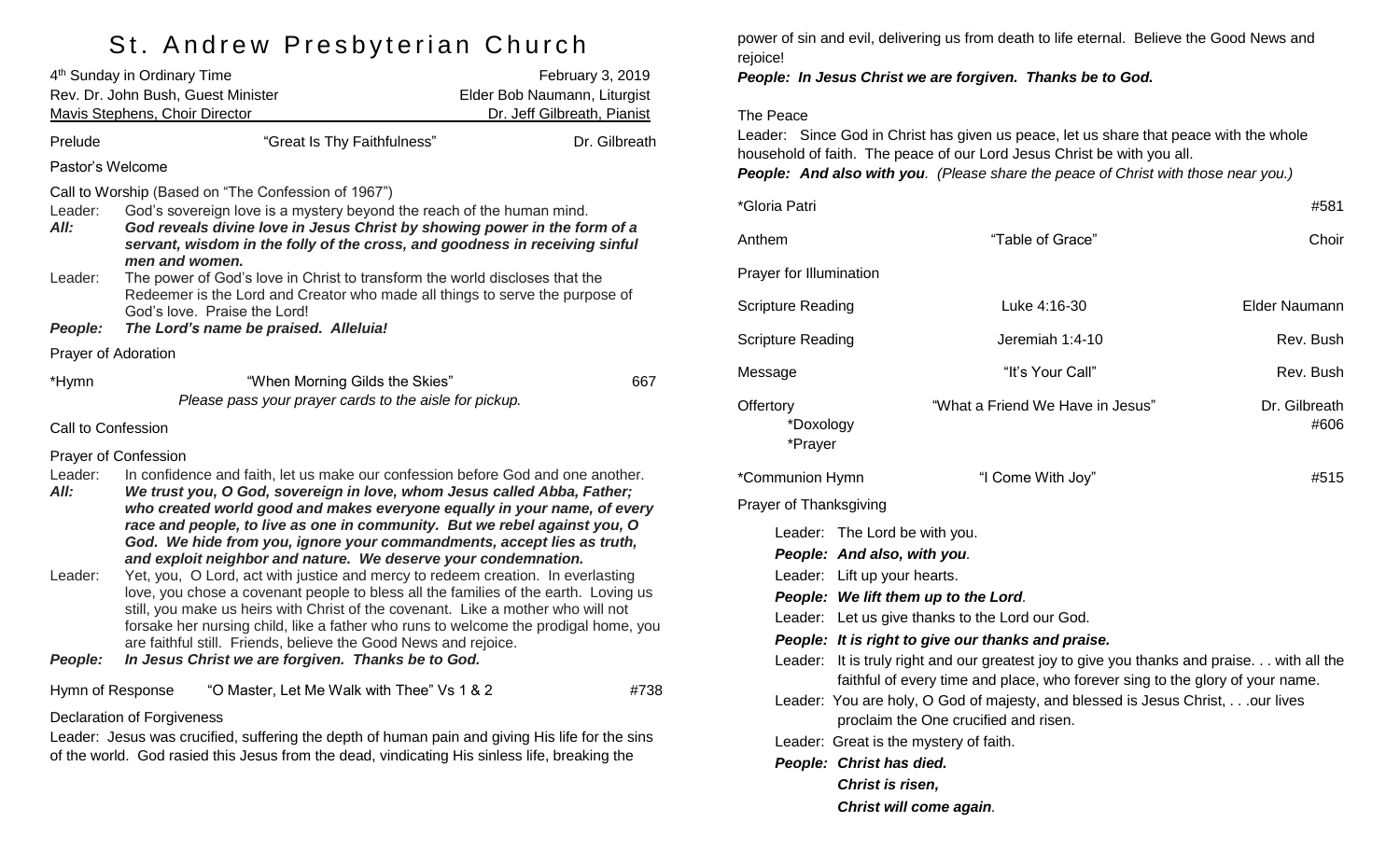Breaking of the Bread and Sharing of the Cup Prayer after Communion

*People: Amen*

| *Hvmn                 | "Blessed Assurance, Jesus Is Mine!" | #839          |
|-----------------------|-------------------------------------|---------------|
| *Charge & Benediction |                                     | Rev. Bush     |
| Postlude              | "My Savior's Love"                  | Dr. Gilbreath |

\*All that are able are invited to stand. *Bold italic type indicates our shared response.* All hymns are from the Glory to God (purple) hymnal.

#### *To Our Visitors & Guests:*

**Welcome!** It is a blessing to have you in worship with us today! We invite you to consider membership in St. Andrew Presbyterian Church. The pastor and elders will be available following the service to answer any questions you may have. If you are a first-time visitor, we would like to take you to lunch, so don't run out on us. *There is a place for you here. We are delighted to have you with us today!*

| St. Andrew Elders & Ministry Leaders 2019 | <b>Chairperson</b> |
|-------------------------------------------|--------------------|
|                                           |                    |
|                                           |                    |
|                                           |                    |
|                                           |                    |
|                                           |                    |
|                                           |                    |

As we welcome Pastor Rosemary and Dennis McMahan to St. Andrew, join us for a Meet and Greet Coffee on Sunday, February 10, 9:00 - 9:30 in the fellowship hall. Coffee, juice, and sweet rolls will be served. We will not have Sunday School on February 10.

Please wear your name tag on Sundays and Wednesday nights for a few months to help Rosemary with our names. If you do not have a name tag, contact Bonita to get one, which will be placed in the name-tag box in the narthex.

# Welcome to



February 3, 2019 - 10:00 a.m.

3310 Danville Rd. SW Decatur, AL 35603 Office: (256) 355-6310 [churchoffice@standrewdecatur.org](mailto:churchoffice@standrewdecatur.org) [www.standrewdecatur.org](http://www.standrewdecatur.org/)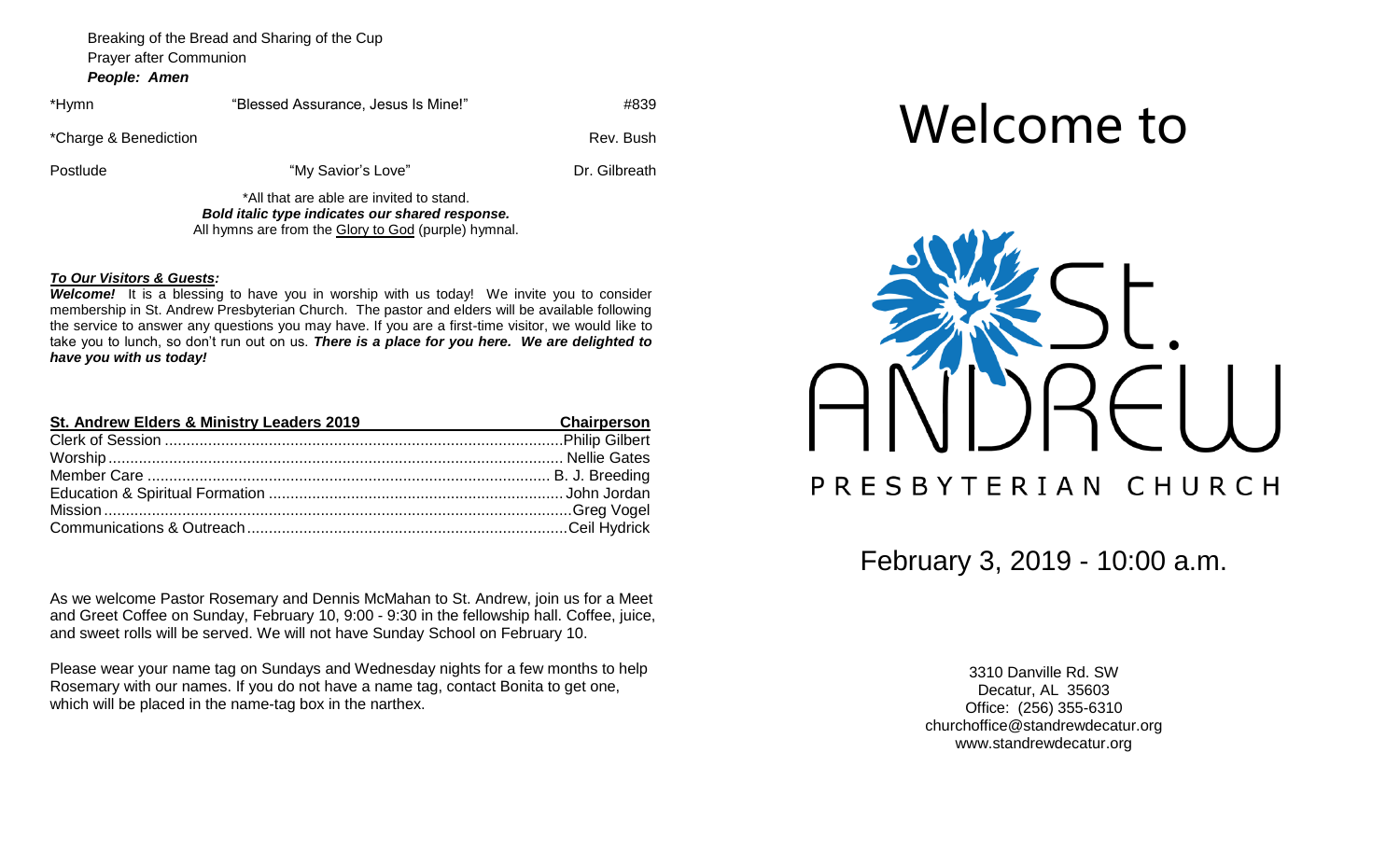## **Luke 4:16-30: Elder Naumann**

**When he came to Nazareth, where he had been brought up, he went to the synagogue on the sabbath day, as was his custom. He stood up to read, and the scroll of the prophet Isaiah was given to him. He unrolled the scroll and found the place where it was written: "The Spirit of the Lord is upon me, because he has anointed me to bring good news to the poor. He has sent me to proclaim release to the captives and recovery of sight to the blind, to let the oppressed go free, to proclaim the year of the Lord's favor." And he rolled up the scroll, gave it back to the attendant, and sat down. The eyes of all in the synagogue were fixed on him. Then he began to say to them, "Today this scripture has been fulfilled in your hearing." All spoke well of him and were amazed at the gracious words that came from his mouth. They said, "Is not this Joseph's son?" He said to them, "Doubtless you will quote to me this proverb, 'Doctor, cure yourself!' And you will say, 'Do here also in your hometown the things that we have heard you did at Capernaum.' " And he said, "Truly I tell you, no prophet is accepted in the prophet's hometown. But the truth is, there were many** 

**widows in Israel in the time of Elijah, when the heaven was shut up three years and six months, and there was a severe famine over all the land; yet Elijah was sent to none of them except to a widow at Zarephath in Sidon. There were also many lepers in Israel in the time of the prophet Elisha, and none of them was cleansed except Naaman the Syrian." When they heard this, all in the synagogue were filled with rage. They got up, drove him out of the town, and led him to the brow of the hill on which their town was built, so that they might hurl him off the cliff. But he passed through the midst of them and went on his way.**

### **Jeremiah 1:4-10: Rev. Bush**

**Now the word of the LORD came to me saying, "Before I formed you in the womb, I knew you, and before you were born, I consecrated you; I appointed you a prophet to the nations." Then I said, "Ah, Lord GOD! Truly I do not know how to speak, for I am only a boy." But the LORD said to me, "Do not say, 'I am only a boy'; for you shall go to all to whom I send you, and you shall speak whatever I command you. Do not be afraid of them, for I am with**